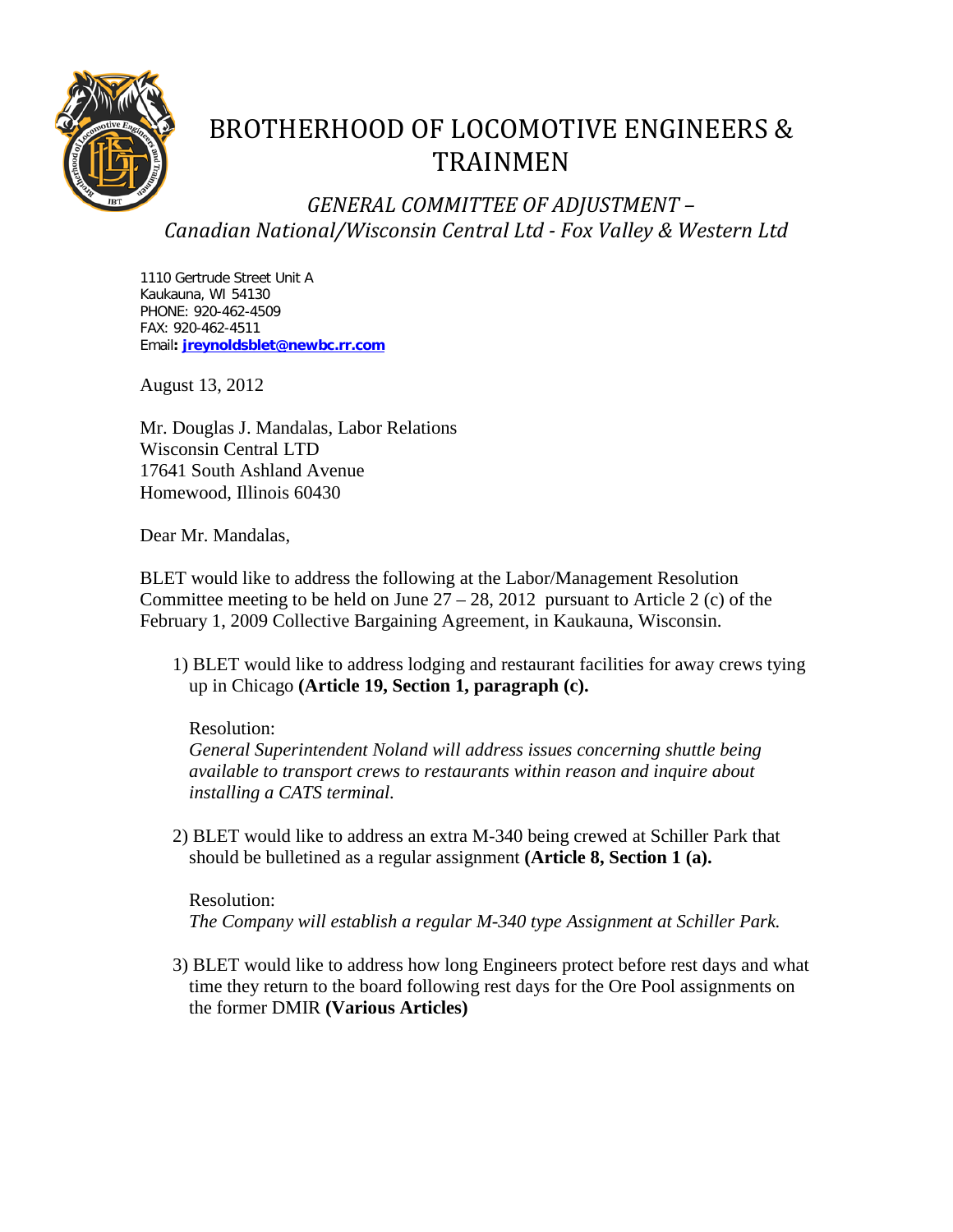Resolution:

*BLET wants The Ore Pools on the former DMIR protection times for rest days and returning to the Ore Pool Board following rest days the same as the GEB. This issue was agreed to be discussed in Section 6 Negotiations.*

4) BLET would like to address when new Engineer promotions are assigned what terminals are considered the home terminal for employee taking promotion.

#### Resolution:

*The Company will bid Engineer positions prior to trainee(s) becoming qualified.*

5) BLET would like to discuss attendance (example - when laying off without pay before midnight and marking up in less than twenty-four (24) hours, it should be counted as one (1) day off rather than two (2) days off).

## Resolution:

*The Company acknowledges that system may overstate absences and that each issue will be addressed case by case until a new system is put in place.*

6) BLET would like to address the direction of road assignments (example – if an assignment is bid to go north it should go north not south **(Article 8, Section 1 (f).**

## Resolution:

*The Company's position is that Engineers can operate in either direction as long as they normally perform the assigned duties (including tie-up location) of the job. The Organization disagrees with the Company's position and interprets the CBA that Engineers shall only operate the direction and tie-up at their bid location. The Organization will continue to file grievance claims.*

7) BLET would like to discuss bulletins requiring Engineers to report on rest when assignments are set back more than two (2) hours **(Article 8, Section 1 (b).**

## Resolution:

*The Company's position is Federal Law supersedes and invalids conflicting labor contract provisions. The Organization disagrees with the Company's position and will continue to file grievance claims.*

8) BLET would like to discuss number of PLD days for Engineers who are only allotted four (4) PLD days **(Article 20 (a).**

## Resolution:

*The Company's position is that Engineers are only allowed PLD's allotted for by the BLET CBA. The Organization disagrees with the Company's position and thinks any Engineer who was hired as a Trainman on or prior to January 1, 2012 shall be entitled to a maximum of twelve (12) PLD's for each calendar year.*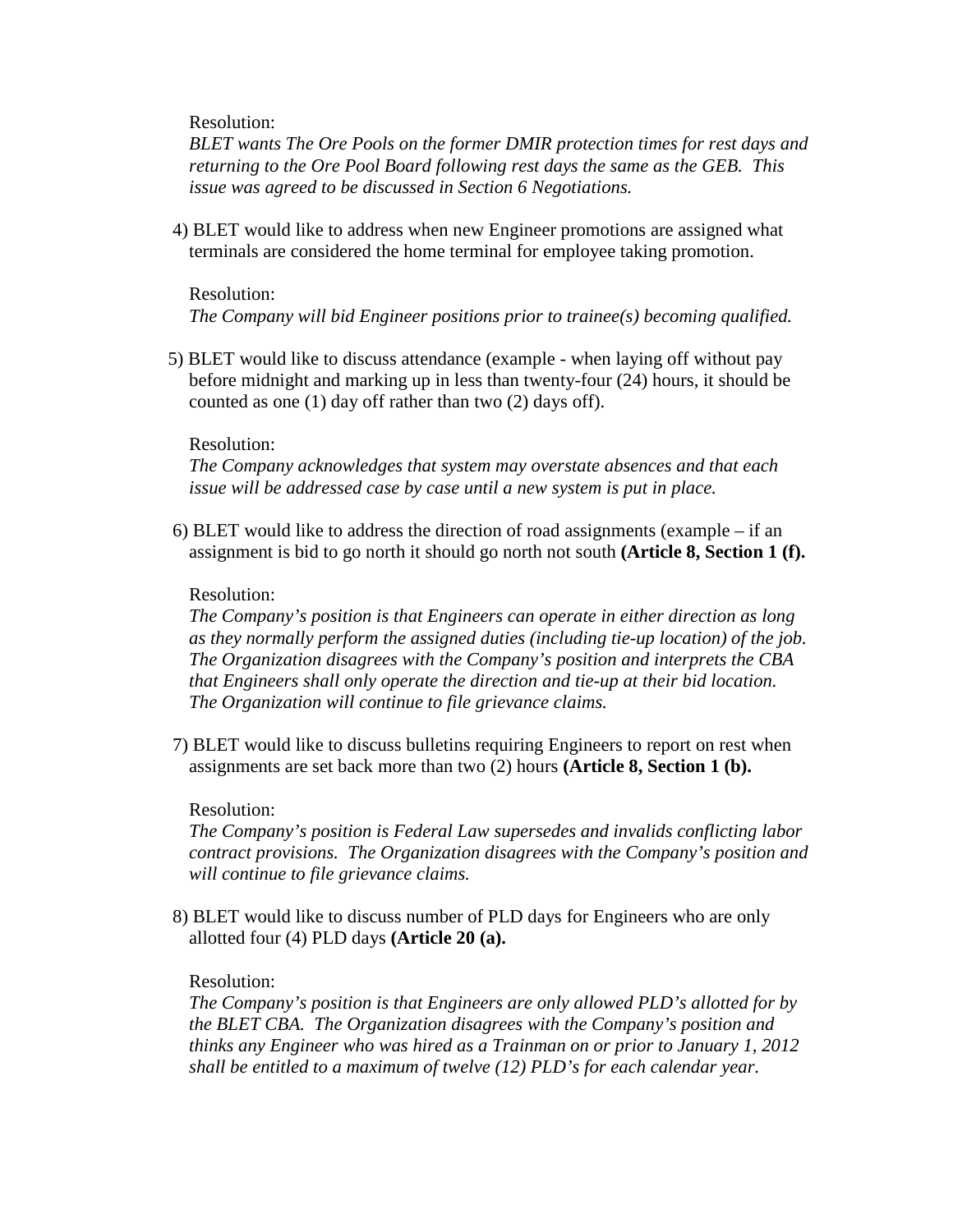9) BLET would like to address payment for Engineers attending recertification classes **(Article 14 (e).**

#### Resolution:

*The Company's position is that Engineers attending class on their rest day will be paid actual time at the rate of time and a half. The Company will attempt to not schedule Engineers for recertification class on their rest days.*

10) BLET would like to discuss not filling vacancies correctly, CMC moves up call window crews rather that fill window vacancies off the extra board **(Article 11 (d).**

#### Resolution:

*The Carrier maintains their ongoing position that "as necessary" means that it is not necessary to fill vacancies if there is another available window Engineer to fill the vacancy.*

11) BLET would like to discuss Engineer qualification in the Twin Ports area.

## Resolution:

The Organization's position is that u*neven training has led to many GEB problems with all kinds of runarounds and unpredictability due to lack of uniform qualification levels. The Company states that they are trying to concentrate the training during slow times, which is probably responsible for the current situation, and acknowledges that it could take several seasons to really straighten it out. The Organization is also concerned over HOS and DH issues related to qualifying out of other terminals than their regular reporting point. The Company understands that promoted Engineers are performing covered service and entitled to traditional treatment for HOS and DH purposes, but that pure trainees are not. The Company acknowledges distinction between non-promoted trainees and Engineers who are attaining territorial qualifications. The Company will pay claims of promoted engineers that are properly based.*

12) BLET would like to address the inaccuracy of train line-ups which is causing rest/fatigue issues.

#### Resolution:

*The Company stated they will do their best to keep line-ups updated and "TOPSY"automatically updates the line-ups and very little can be done manually except removing certain trains from lineups.*

13) BLET would like to address the inaccuracy of PLD's and SDV's shown in CATS.

#### Resolution:

*The Company explained that the PLD portion should be right and that the number of vacation days only changes when the Engineer enters into their first split week*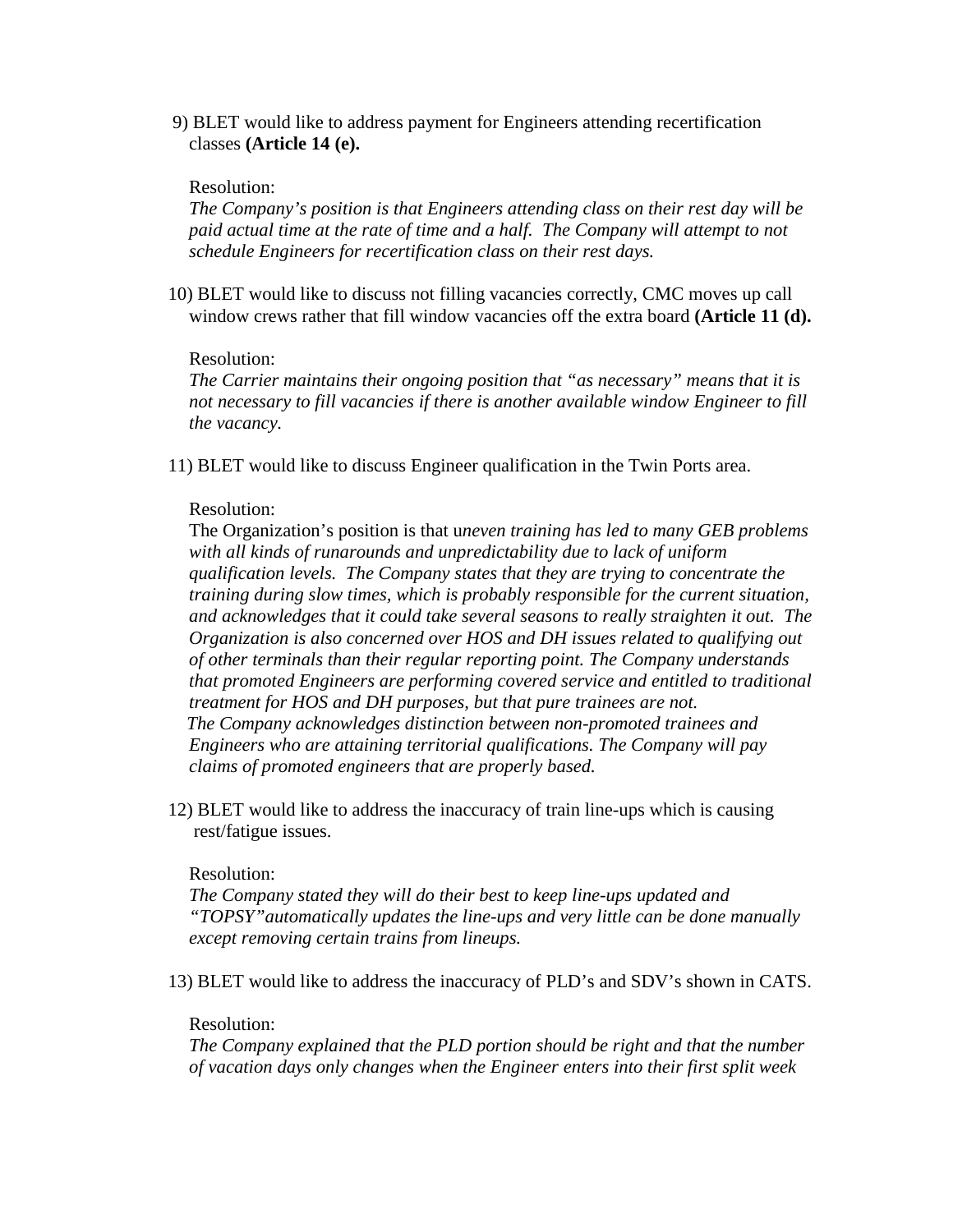*and again when and if they enter into their second split week. At those times the weeks are increased from the standard five (5) days to six (6) days.*

14) BLET would like to discuss when crew talk notifies an Engineer he is called to report to duty and the Engineer needs to talk to a real person and cannot reach them for thirty (30) minutes, does the time go against CMC or the Engineer.**(Article 17, Section 1 (a).**

Resolution: The Organization requested this issue be tabled*.*

15) BLET would like to discuss when will all CATS systems between the WC, former DMIR and former DWP be the same system.

Resolution: *The Company does not know when this change will take place.*

16) BLET would like to follow-up on Seniority Protest of Engineer Keith Hayter from the June 30, 2010 and May 2, 2011 LMRC Notes.

Resolution: *Previously adjudicated.*

17) BLET would like to follow-up on Seniority Protest of Engineer Eric Stroik from the June 30, 2010 and May 2, 2011 LMRC Notes.

Resolution: *Previously adjudicated*

18) BLET would like to address Seniority Protest of Engineer Matthew Sumner (**Article 7, Section 2, paragraph (b).**

Resolution:

*Claimant's record and arbitration award shows Claimant being on suspension at the time Engineer promotion class was formed. Protest declined.*

19) BLET would like to address Seniority Protest of Engineer Scott Reinke (**Article 7, Section 2, paragraph (b).**

Resolution: *O.S.L. done properly in conjunction with Rinaldo Award.*